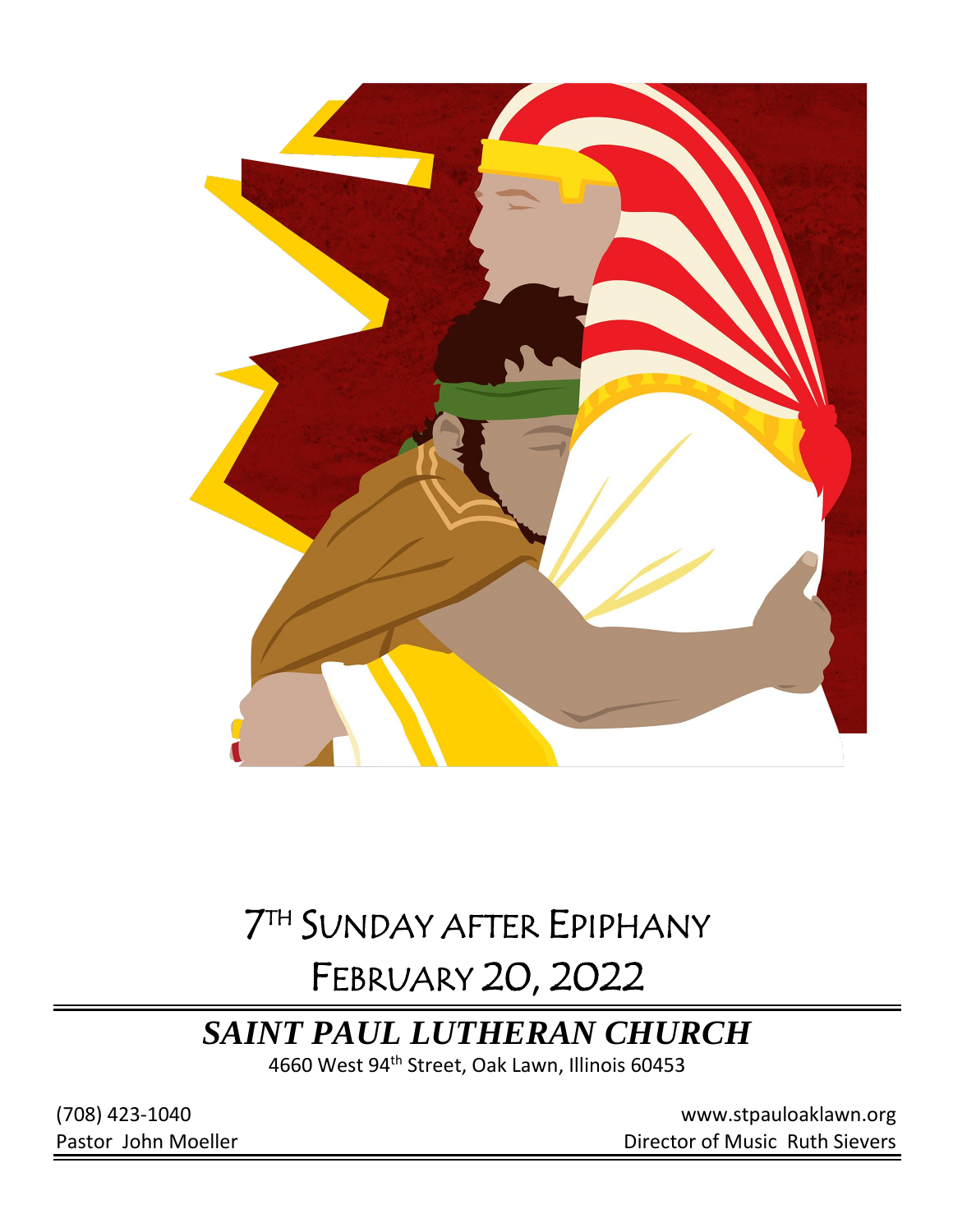### **As We Gather**

The number of Sundays during the season of Epiphany varies depending on when Easter falls—the later Easter is, the more Sundays there are after Epiphany. This year, the Epiphany season includes eight Sundays. The light of Christ burns brightly as Jesus is revealed as the Son of God, and through the Gospel writers we see His power shine among His people. Today we welcome His presence among us also!

**Prelude** The contract of Grace and God of Glory" **P. Manz** 

### **Opening Hymn** "God of Grace and God of Glory" #850

- 1 God of grace and God of glory, On Your people pour Your pow'r; Crown Your ancient Church's story; Bring its bud to glorious flow'r. Grant us wisdom, grant us courage For the facing of this hour, For the facing of this hour.
- 2 Lo, the hosts of evil round us Scorn the Christ, assail His ways! From the fears that long have bound us Free our hearts to faith and praise. Grant us wisdom, grant us courage For the living of these days, For the living of these days.
- 3 Cure Your children's warring madness; Bend our pride to Your control; Shame our wanton, selfish gladness, Rich in things and poor in soul. Grant us wisdom, grant us courage Lest we miss Your kingdom's goal, Lest we miss Your kingdom's goal.
- 4 Save us from weak resignation To the evils we deplore; Let the gift of Your salvation Be our glory evermore. Grant us wisdom, grant us courage, Serving You whom we adore, Serving You whom we adore. *Text: Harry Emerson Fosdick, 1878–1969 Text: Public domain*

### **Invocation**

- **P** In the name of the Father and of the  $\pm$  Son and of the Holy Spirit.
- C **Amen.**

### **Opening Sentences**

- $\left[ \mathbf{P} \right]$  Hear, O LORD, and be merciful to me!
- C **O LORD, be my helper.**
- $\left| \mathbf{P} \right|$  Send out Your light and Your truth; let them lead me;
- C **let them bring me to Your holy hill and to Your dwelling!**
- $\left| \mathbf{P} \right|$  The path of the righteous is like the light of dawn,
- C **which shines brighter and brighter until full day.**

- **Confession and Absolution Psalm 30:10; 43:3; Proverbs 4:18; Isaiah 2:5b**
- $\mathbf{P}$  At our Lord's invitation and confident of His mercy, let us confess our sins to our gracious heavenly Father.
- C **Eternal God, we confess that by nature we are sinful people. We are given to sinful thoughts, sinful words, and sinful deeds. We have broken Your law in many ways, by what we have done**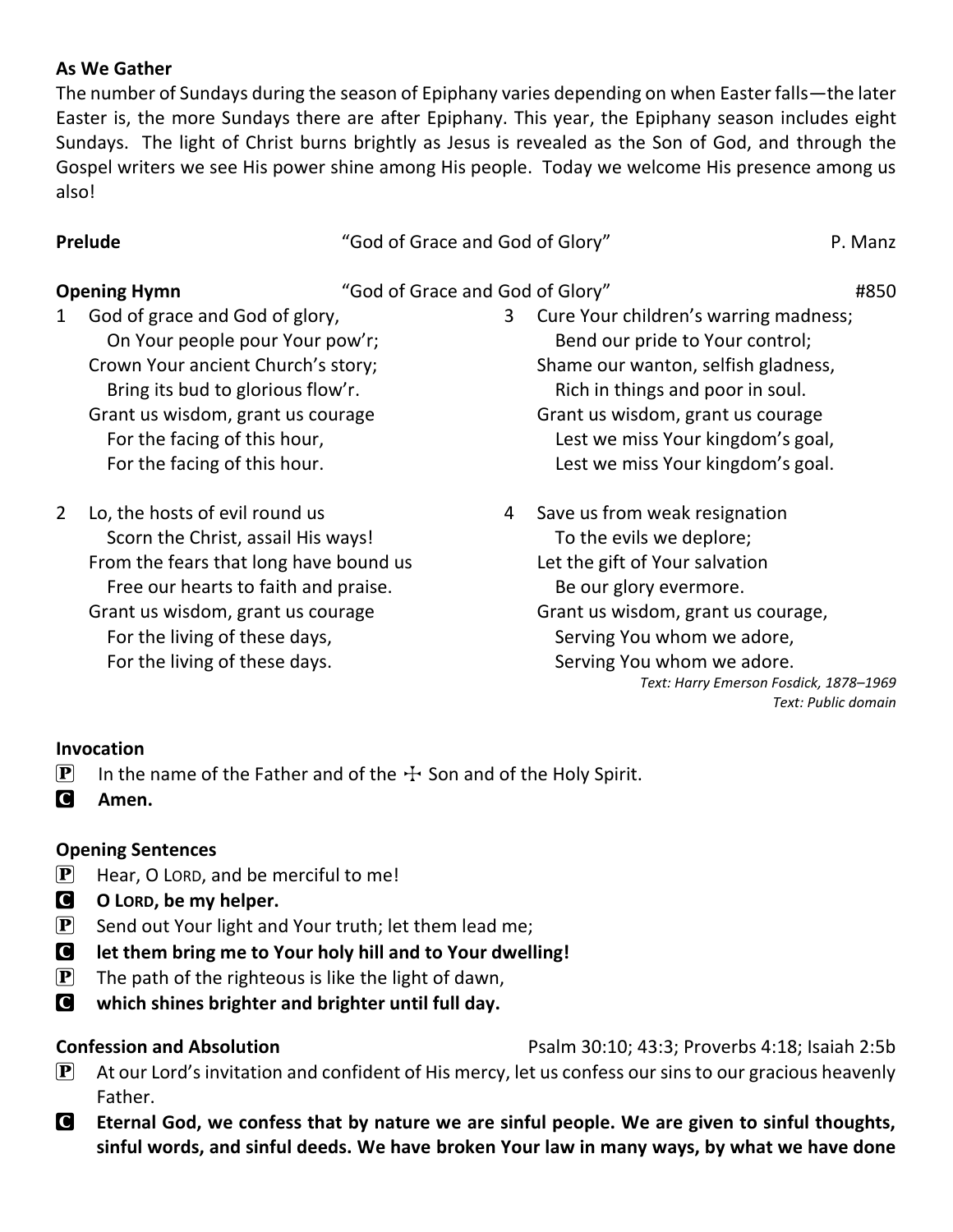**and by what we have left undone. We deserve Your punishment, now and for eternity. Gracious Heavenly Father, in Your mercy, forgive our sin and restore us to a full and joyful relationship with You through the merits of our Lord Jesus. Direct our ways by Your Holy Spirit, that we may joyfully follow Your will and gladly obey Your commandments as Your redeemed people, bringing the brightness of Your light to the darkened world.**

- $\mathbf{P}$  God hears our pleas for mercy, and for the sake of Christ, grants us forgiveness. In the stead and by the command of my Lord Jesus, I forgive you all your sins in the name of the Father and of the  $+$  Son and of the Holy Spirit.
- C **Amen.**
- $\mathbf{P}$  Now may the God of peace Himself sanctify you completely, and may your whole spirit and soul and body be kept blameless at the coming of our Lord Jesus Christ. He who calls you is faithful; He will surely do it.
- C **Thanks be to God. Amen.**

## $H$  WORD  $H$

**Psalm** Psalm 103:1–13

- $\mathbf{P}$  Bless the LORD, O my soul, and all that is within me, bless His holy name!
- C **Bless the LORD, O my soul, and forget not all His benefits,**
- $\mathbf{P}$  who forgives all your iniquity, who heals all your diseases,
- C **who redeems your life from the pit, who crowns you with steadfast love and mercy,**
- $\mathbf{P}$  who satisfies you with good so that your youth is renewed like the eagle's.
- C **The LORD works righteousness and justice for all who are oppressed.**
- $\mathbf{P}$  He made known His ways to Moses, His acts to the people of Israel.
- **C** The LORD is merciful and gracious, slow to anger and abounding in steadfast love.
- $\mathbf{P}$  He will not always chide, nor will He keep His anger forever.
- C **He does not deal with us according to our sins, nor repay us according to our iniquities.**
- $\left[ \mathbf{P} \right]$  For as high as the heavens are above the earth, so great is His steadfast love toward those who fear Him;
- C **as far as the east is from the west, so far does He remove our transgressions from us.**
- $\left[ \mathbf{P} \right]$  As a father shows compassion to his children, so the Lord shows compassion to those who fear Him.
- C **Glory be to the Father and to the Son and to the Holy Spirit; as it was in the beginning, is now, and will be forever. Amen. Bless the LORD, O my soul, and all that is within me, bless His holy name!**

## **Prayer of the Day**

- $\left[\mathbf{P}\right]$  The Lord be with you.
- C **And also with you.**
- $\left[\mathbf{P}\right]$  Let us pray together...
- C **O Lord, You taught us to love our enemies and to be merciful as You are merciful. By Your Holy Spirit, grant us the gifts of love and peace without which we cannot live before You; for the sake of Your Son, Jesus Christ, who lives and reigns with You and the Holy Spirit, one God, now and forever, Amen.**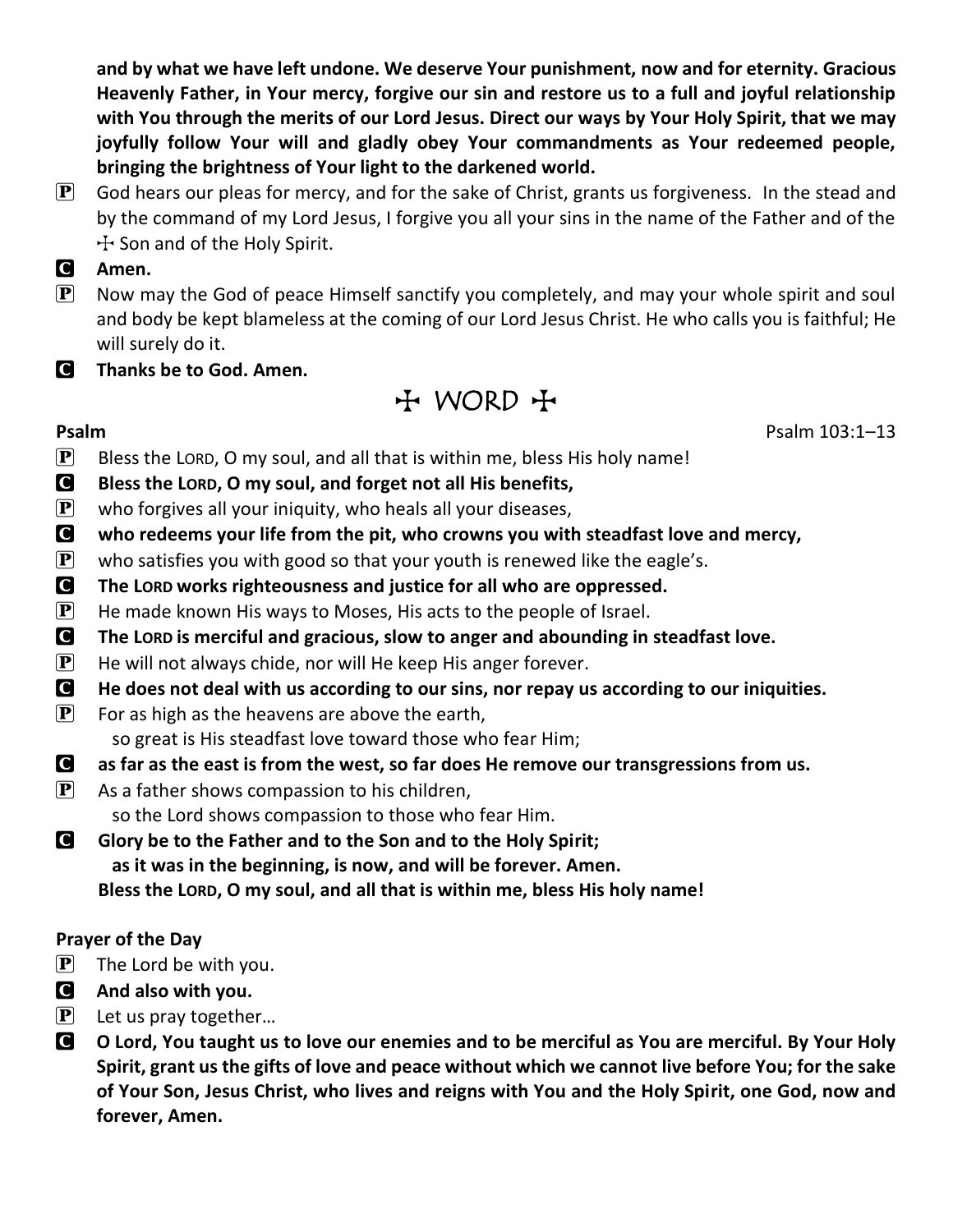**Old Testament Reading**  $\quad$   $\div$  Joseph Provides for His Brothers and Family  $\div$  *Genesis 45:3-15* 

<sup>3</sup> Joseph said to his brothers, "I am Joseph! Is my father still alive?" But his brothers could not answer him, for they were dismayed at his presence. <sup>4</sup>So Joseph said to his brothers, "Come near to me, please." And they came near. And he said, "I am your brother, Joseph, whom you sold into Egypt. <sup>5</sup>And now do not be distressed or angry with yourselves because you sold me here, for God sent me before you to preserve life. <sup>6</sup>For the famine has been in the land these two years, and there are yet five years in which there will be neither plowing nor harvest. <sup>7</sup>And God sent me before you to preserve for you a remnant on earth, and to keep alive for you many survivors. <sup>8</sup>So it was not you who sent me here, but God. He has made me a father to Pharaoh, and lord of all his house and ruler over all the land of Egypt. <sup>9</sup>Hurry and go up to my father and say to him, 'Thus says your son Joseph, God has made me lord of all Egypt. Come down to me; do not tarry. <sup>10</sup>You shall dwell in the land of Goshen, and you shall be near me, you and your children and your children's children, and your flocks, your herds, and all that you have.  $11$ There I will provide for you, for there are yet five years of famine to come, so that you and your household, and all that you have, do not come to poverty.' <sup>12</sup>And now your eyes see, and the eyes of my brother Benjamin see, that it is my mouth that speaks to you.  $13$ You must tell my father of all my honor in Egypt, and of all that you have seen. Hurry and bring my father down here." <sup>14</sup>Then he fell upon his brother Benjamin's neck and wept, and Benjamin wept upon his neck. <sup>15</sup>And he kissed all his brothers and wept upon them. After that his brothers talked with him.

- $\Box$  This is the Word of the Lord.
- C **Thanks be to God.**

**Anthem of Praise Duet** "Brothers and Sisters in Christ" T. Dittmer

Epistle **The Resurrection Body**  $\ddot{\tau}$  1 Corinthians 15:21-26;30-42 <sup>21</sup>For as by a man came death, by a man has come also the resurrection of the dead. <sup>22</sup>For as in Adam all die, so also in Christ shall all be made alive. <sup>23</sup>But each in his own order: Christ the firstfruits, then at his coming those who belong to Christ. <sup>24</sup>Then comes the end, when he delivers the kingdom to God the Father after destroying every rule and every authority and power. <sup>25</sup>For he must reign until he has put all his enemies under his feet. <sup>26</sup>The last enemy to be destroyed is death. <sup>30</sup>Why am I in danger every hour? <sup>31</sup>I protest, brothers, by my pride in you, which I have in Christ Jesus our Lord, I die every day! <sup>32</sup>What do I gain if, humanly speaking, I fought with beasts at Ephesus? If the dead are not raised, "Let us eat and drink, for tomorrow we die."  $33$ Do not be deceived: "Bad company ruins good morals." <sup>34</sup>Wake up from your drunken stupor, as is right, and do not go on sinning. For some have no knowledge of God. I say this to your shame. <sup>35</sup>But someone will ask, "How are the dead raised? With what kind of body do they come?" <sup>36</sup>You foolish person! What you sow does not come to life unless it dies. <sup>37</sup>And what you sow is not the body that is to be, but a bare kernel, perhaps of wheat or of some other grain. <sup>38</sup>But God gives it a body as he has chosen, and to each kind of seed its own body. <sup>39</sup>For not all flesh is the same, but there is one kind for humans, another for animals, another for birds, and another for fish.  $40$ There are heavenly bodies and earthly bodies, but the glory of the heavenly is of one kind, and the glory of the earthly is of another. <sup>41</sup>There is one glory of the sun, and another glory of the moon, and another glory of the stars; for star differs from star in glory. <sup>42</sup>So is it with the resurrection of the dead. What is sown is perishable; what is raised is imperishable.

- $\Box$  This is the Word of the Lord.
- C **Thanks be to God.**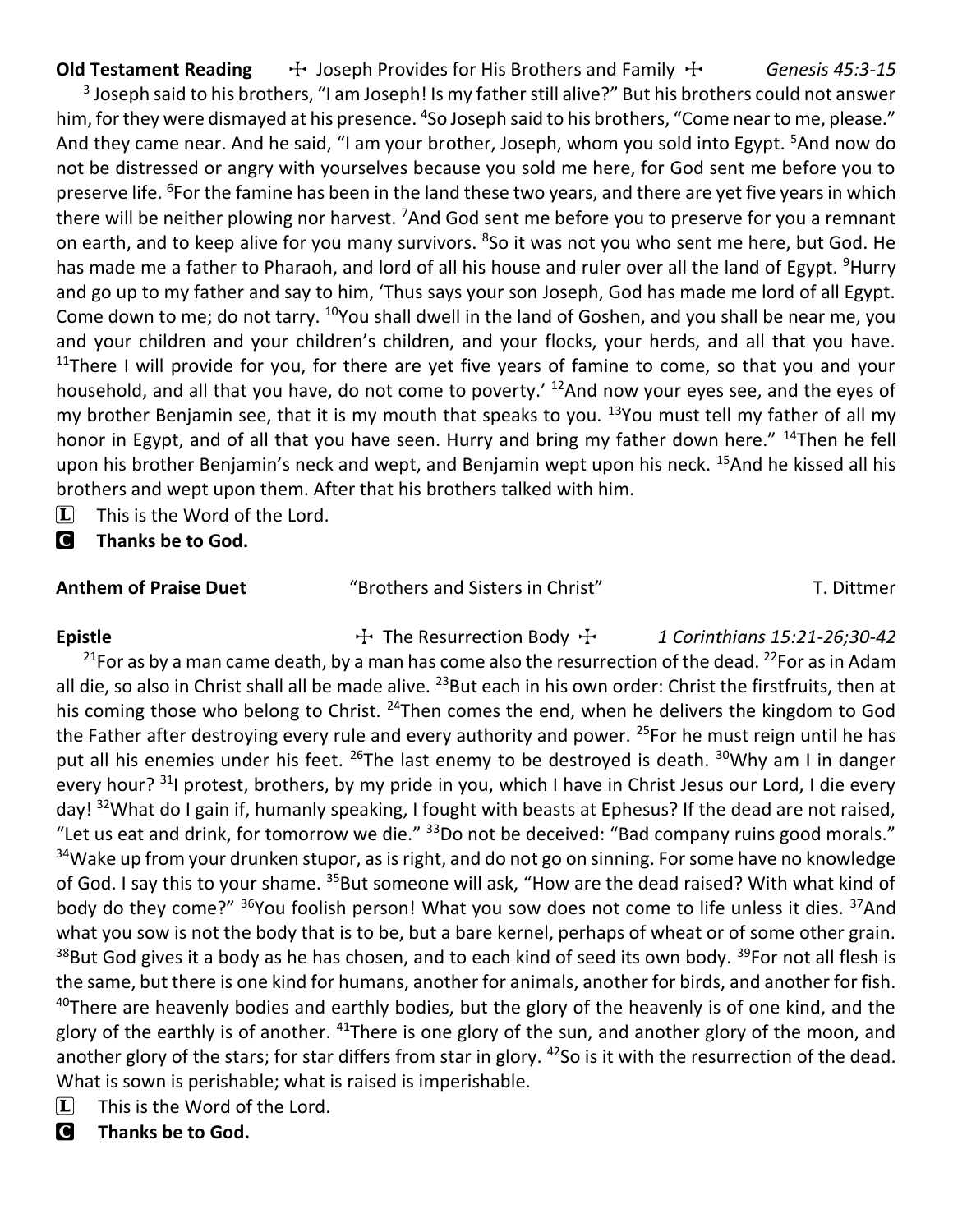**Holy Gospel** The Love Your Enemies  $\pm$  27-38

 $\mathbf{P}$  The Holy Gospel according to St. Luke, the sixth chapter.

### **G** Glory to You, O Lord.

<sup>27</sup>[Jesus said:] "But I say to you who hear, Love your enemies, do good to those who hate you,  $^{28}$ bless those who curse you, pray for those who abuse you. <sup>29</sup>To one who strikes you on the cheek, offer the other also, and from one who takes away your cloak do not withhold your tunic either. <sup>30</sup>Give to everyone who begs from you, and from one who takes away your goods do not demand them back.  $31$ And as you wish that others would do to you, do so to them.  $32$ "If you love those who love you, what benefit is that to you? For even sinners love those who love them. <sup>33</sup>And if you do good to those who do good to you, what benefit is that to you? For even sinners do the same. <sup>34</sup>And if you lend to those from whom you expect to receive, what credit is that to you? Even sinners lend to sinners, to get back the same amount. <sup>35</sup>But love your enemies, and do good, and lend, expecting nothing in return, and your reward will be great, and you will be sons of the Most High, for he is kind to the ungrateful and the evil.  $36$ Be merciful, even as your Father is merciful.  $37$ "Judge not, and you will not be judged; condemn not, and you will not be condemned; forgive, and you will be forgiven; <sup>38</sup>give, and it will be given to you. Good measure, pressed down, shaken together, running over, will be put into your lap. For with the measure you use it will be measured back to you."

- $\left[ \mathbf{P} \right]$  This is the Gospel of the Lord.
- C **Praise to You, O Christ.**

## TConfession of Faith T

*The Third Article of the Apostles' Creed*

### **Catechism**

- $\mathbf{P}$  Today we confess our faith using the Third Article of the Apostles' Creed and the words of explanation from Luther's Small Catechism, which tell of the work of the Holy Spirit and the ways in which His work intersects with our lives. In these few words, the Creed encompasses all that is important in our spiritual lives now and forever. We confess:
- C **I believe in the Holy Spirit, the holy Christian Church, the communion of saints, the forgiveness of sins, the resurrection of the body, and the life everlasting. Amen.**
- $[P]$  What does this mean?
- C **I believe that I cannot by my own reason or strength believe in Jesus Christ, my Lord, or come to Him; but the Holy Spirit has called me by the Gospel, enlightened me with His gifts, sanctified and kept me in the true faith.**

**In the same way He calls, gathers, enlightens, and sanctifies the whole Christian Church on earth, and keeps it with Jesus Christ in the one true faith.**

**In this Christian Church He daily and richly forgives all my sins and the sins of all believers. On the Last Day He will raise me and all the dead, and give eternal life to me and all believers in Christ.**

**This is most certainly true.**

**Sermon Hymn** "Where Charity and Love Prevail" **#845** 

1 Where charity and love prevail There God is ever found;

Brought here together by Christ's love By love are we thus bound.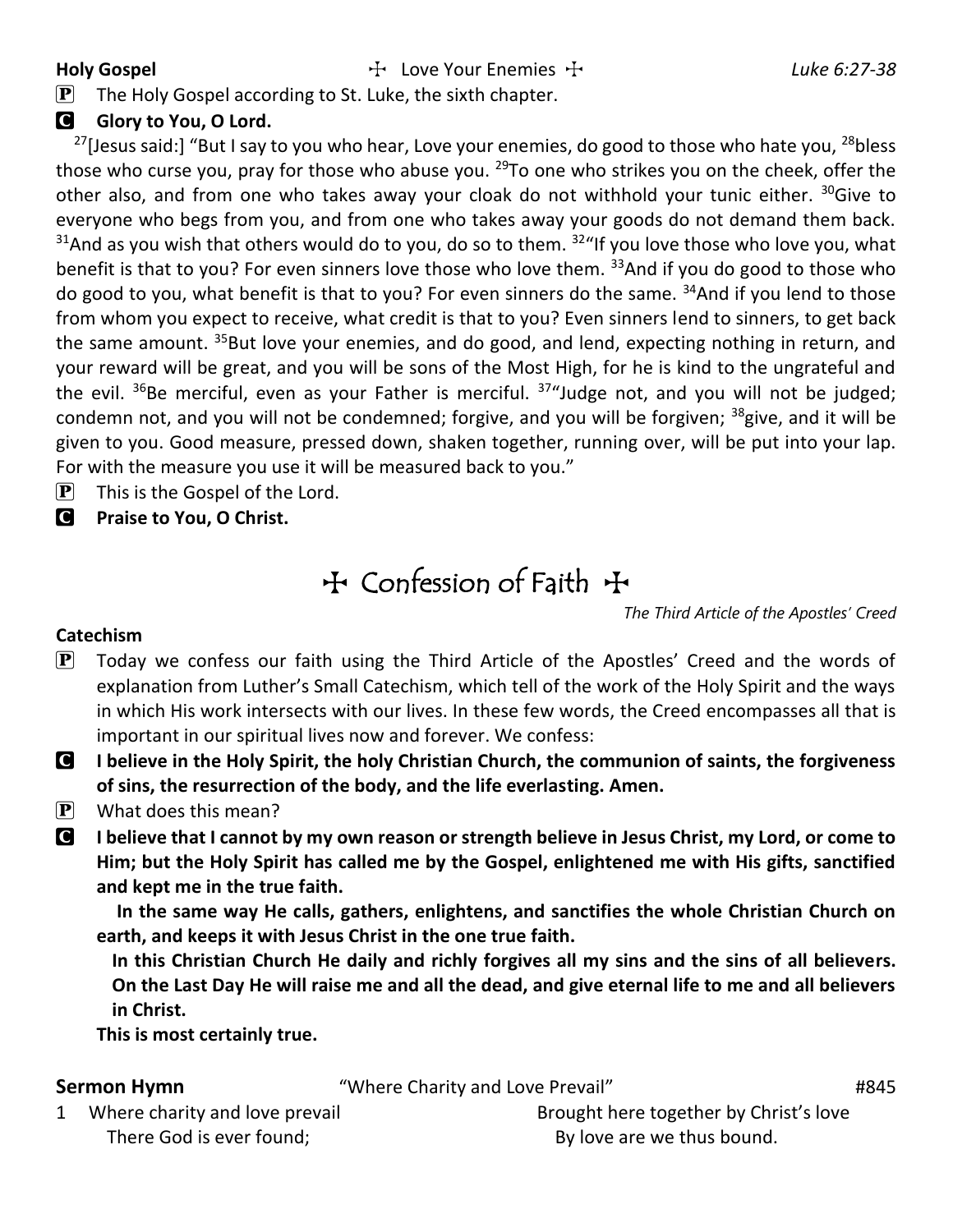- 2 With grateful joy and holy fear His charity we learn; Let us with heart and mind and soul Now love Him in return.
- 3 Forgive we now each other's faults As we our faults confess, And let us love each other well In Christian holiness.
- 4 Let strife among us be unknown; Let all contention cease; Be God's the glory that we seek; Be ours His holy peace.
- 5 Let us recall that in our midst Dwells Christ, His only Son; As members of His body joined We are in Him made one.

*Text: Latin, c. 9th cent.; tr. Omer E. Westendorf, 1916–97, alt.Text: © 1960 World Library Publications. Used by permission: LSB Hymn License no. 110001400*

### **Sermon**

### **Prayer of the Church**

**Offering**—*may be left in the offering plates near the doors as you leave. Those worshipping at home may continue to mail or drop off offerings at the church office, and on-line giving is available to everyone on our website at [www.stpauloaklawn.org.](http://www.stpauloaklawn.org/) For information about regular electronic giving, please contact the church office.* 

### **Offertory Meditation**

## + SERVICE of the SACRAMENT +

### **Preface**

- $\left| \mathbf{P} \right|$  The Lord be with you.
- C **And also with you.**
- $\left| \mathbf{P} \right|$  Lift up your hearts.
- C **We lift them to the Lord.**
- $\mathbf{P}$  Let us give thanks to the Lord our God.
- C **It is right to give Him thanks and praise.**
- $\mathbf{P}$  It is truly good, right, and salutary...

### **Lord's Prayer**

C **Our Father who art in heaven…**

### **The Words of Our Lord**

### **Pax Domini**

- $\mathbf{P}$  The peace of the Lord be with you always.
- C **Amen.**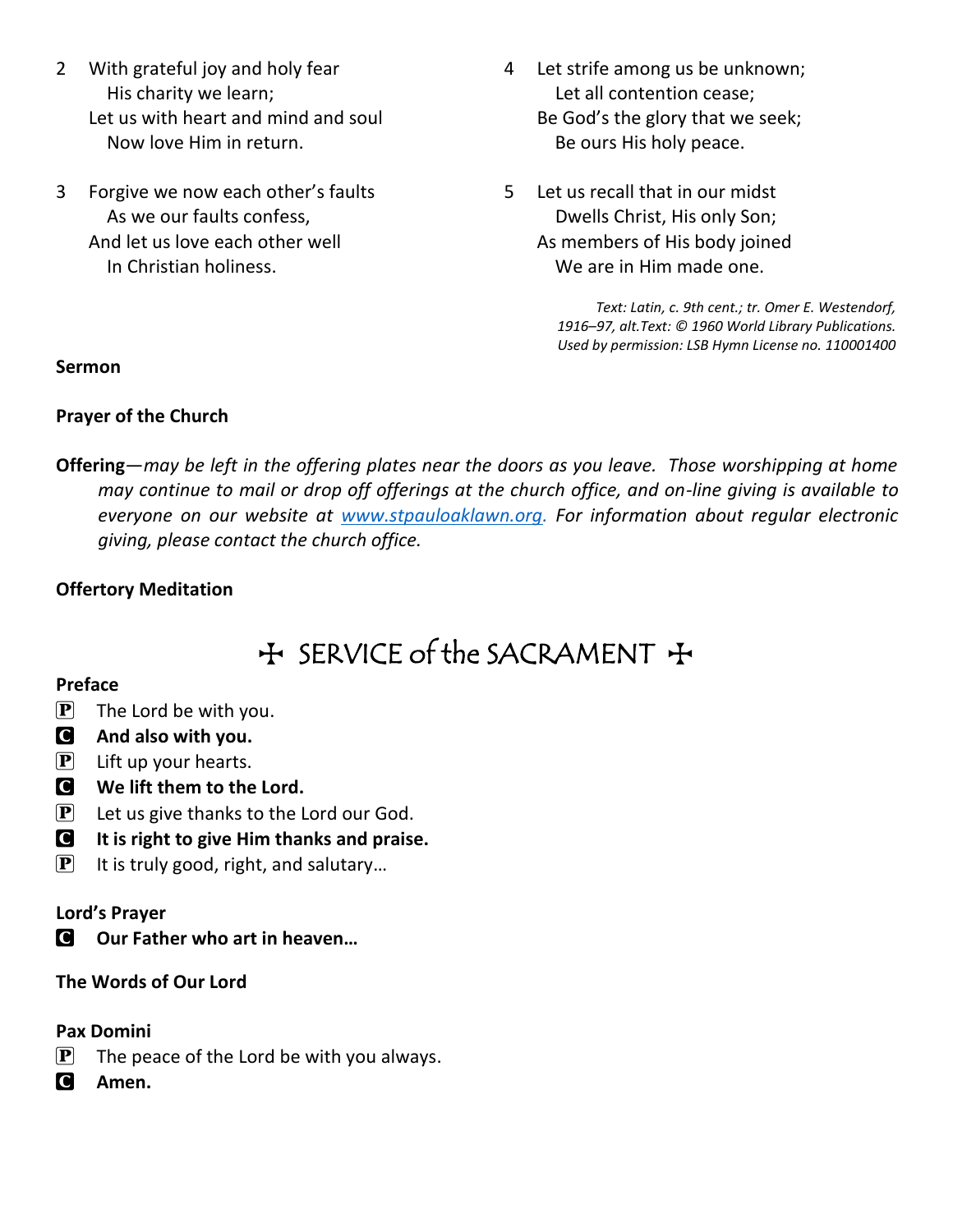## H DISTRIBUTION of the SACRAMENT +

| <b>Hymn</b>           |                                                                                                                                          | "Draw Near and Take the Body of the Lord" |                                                                                                                                                                                                             |
|-----------------------|------------------------------------------------------------------------------------------------------------------------------------------|-------------------------------------------|-------------------------------------------------------------------------------------------------------------------------------------------------------------------------------------------------------------|
| 1                     | Draw near and take the body of the Lord,<br>And drink the holy blood for you<br>outpoured;<br>Offered was He for greatest and for least, |                                           | With heav'nly bread He makes the hungry<br>whole,<br>Gives living waters to the thirsting soul.                                                                                                             |
|                       | Himself the victim and Himself the priest.                                                                                               | 3                                         | Come forward then with faithful hearts<br>sincere,                                                                                                                                                          |
| $\mathbf{2}^{\prime}$ | He who His saints in this world rules and<br>shields,<br>To all believers life eternal yields;                                           |                                           | And take the pledges of salvation here.<br>O Lord, our hearts with grateful thanks<br>endow<br>As in this feast of love You bless us now.<br>Text: Latin, 7th cent.; tr. John Mason Neale,<br>1818-66, alt. |
|                       |                                                                                                                                          |                                           | Text: Public domain                                                                                                                                                                                         |
| <b>Hymn</b>           | "O Bless the Lord, My Soul"                                                                                                              |                                           | #814                                                                                                                                                                                                        |
| 1                     | O bless the Lord, my soul!<br>Let all within me join<br>And aid my tongue to bless His name<br>Whose favors are divine.                  | 4                                         | He crowns thy life with love<br>When ransomed from the grave;<br>He that redeemed my soul from hell<br>Hath sov'reign pow'r to save.                                                                        |

- 2 O bless the Lord, my soul, Nor let His mercies lie Forgotten in unthankfulness And without praises die!
- 3 'Tis He forgives thy sins; 'Tis He relieves thy pain; 'Tis He that heals thy sicknesses And makes thee young again.
- 5 He fills the poor with good; He gives the suff'rers rest. The Lord hath judgments for the proud And justice for th'oppressed.
- 6 His wondrous works and ways He made by Moses known, But sent the world His truth and grace By His belovèd Son.

*Text: Isaac Watts, 1674–1748 Text: Public domain*

### **Communion Blessing**

 $\mathbf{P}$  The Body and Blood of our Lord Jesus Christ strengthen and preserve you in body and soul to life everlasting. Depart  $+$  in peace.

## **Closing Prayer**

 $[P]$  Let us pray.

Blessed are You, almighty God, for by You we have been fed and nourished with the body and blood of our Lord Jesus Christ. Help us to treasure the Epiphany of our Lord and see in Him the fullness of Your divine presence. Grant us Your abiding peace each day of our lives as we await Your eternal kingdom. We pray in Jesus' name,

C **Amen.**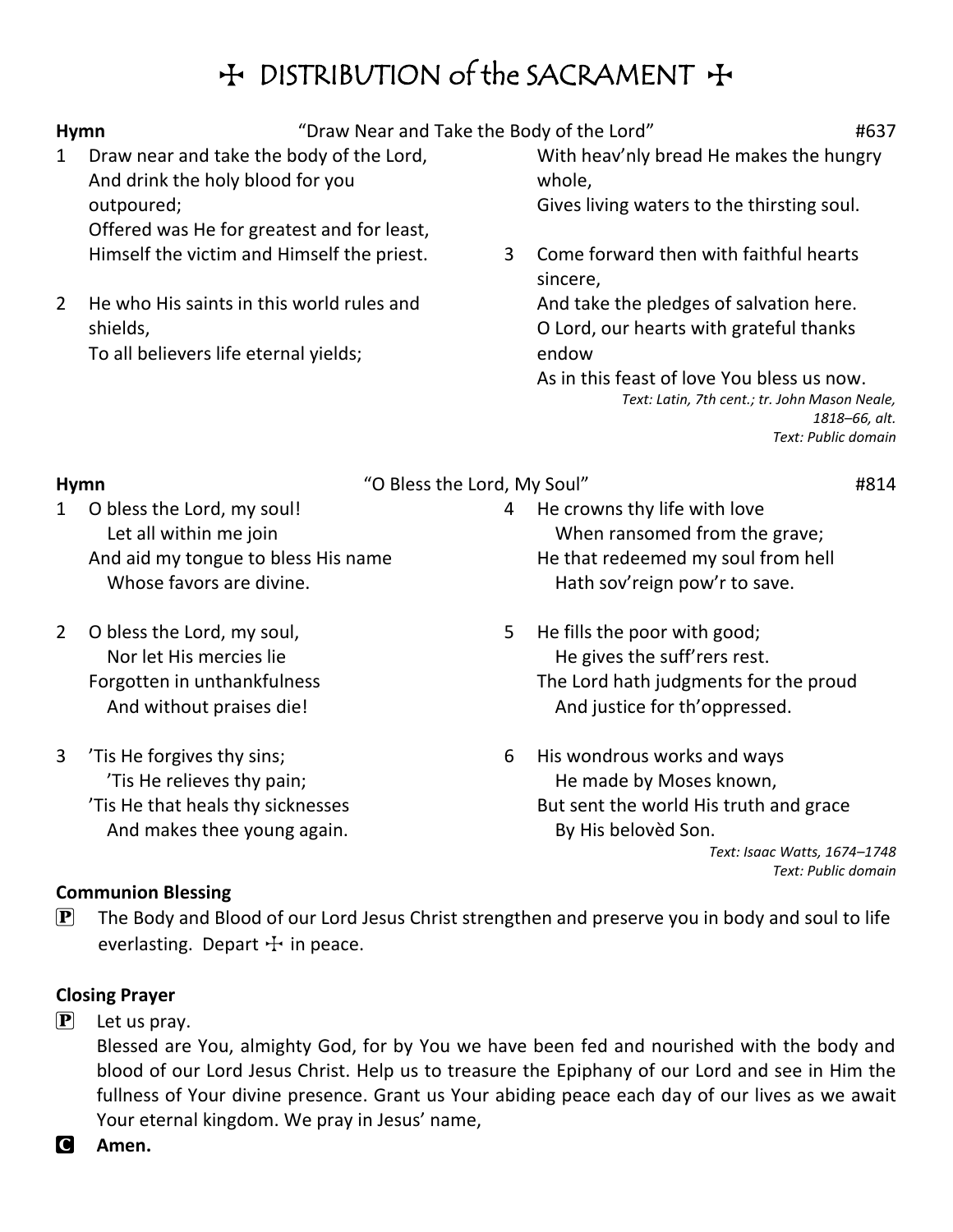- $\mathbf{P}$  The season of Epiphany is the time of growing brightness in the Church as the glory of Jesus is revealed in His words and deeds, leading us to the Mount of Transfiguration. There, as we'll hear next week, the dazzling glory of our Lord was seen by Peter, James and John. That Epiphany glory continues to shine in the Church, where we now experience the kingdom of God until at last, we are with Him in eternity.
- $\overline{P}$  Let us bless the Lord.

## C **Thanks be to God.**

- $\left[ \mathbf{P} \right]$  The Lord bless you and keep you. The Lord make His face shine on you and be gracious to you. The Lord look upon you with favor and  $\pm$  give you peace.
- C **Amen.**

**Closing Hymn**  $\qquad$  "Praise to You and Adoration"  $\qquad$  #692

In my laughter and my weeping Be with me throughout my life.

Give me greater love for You, And my faith and hope renew

*Worship, 1993 Text: Public domain*

 In Your birth, Your life, and passion, In Your death and resurrection. *Text: Thomas Hansen Kingo, 1634–1703; (st. 1): tr. Kristen Kvamme, 1866–1938, alt.; (st. 2): tr. Christian* 

- 1 Praise to You and adoration, Blessèd Jesus, Son of God, Who, to serve Your own creation, Came to share our flesh and blood. Guide me that I never may From Your fold or pastures stray, But with zeal and joy exceeding Follow where Your steps are leading.
- 2 Hold me ever in Your keeping; Comfort me in pain and strife.

Postlude **Example 20 Figure 10 and 10 Figure 10 and 10 Figure 10 and 10 Figure 10 and 10 Figure 10 and 10 Figure 10 and 10 Figure 10 and 10 Figure 10 and 10 Figure 10 and 10 Figure 10 and 10 Figure 10 and 10 Figure 10 and**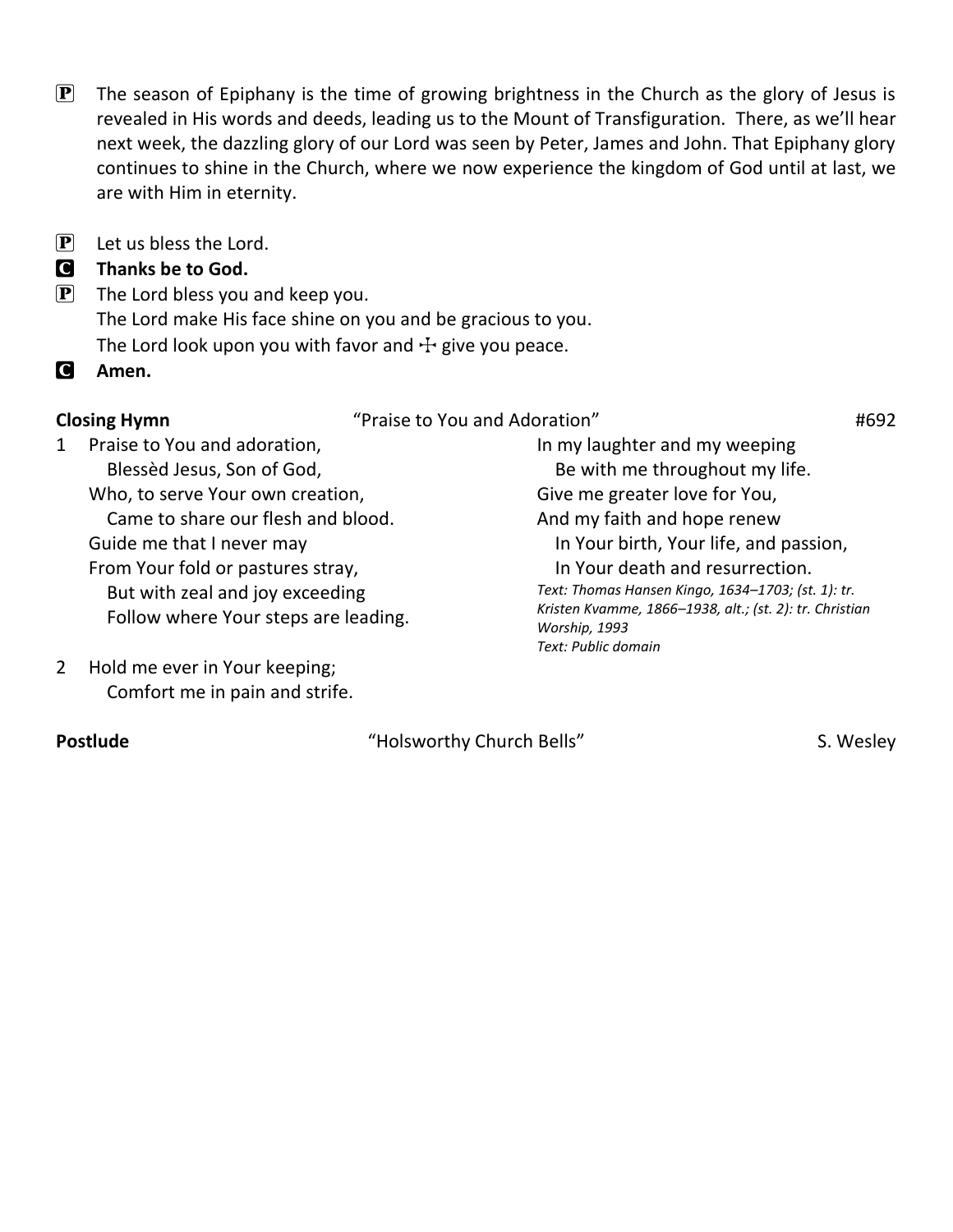## TTTTTTTTTTTTTTTTTTTTTTTTTTTTTTTTTTTTTTTTTTTTT ACKNOWLEDGMENTS AND THANKS

**Vocalists:** Lori Freeze and Susan E. Volk **Lector:** David Witkosky **Altar Care:** Sue Lilja Flowers on the Altar are in loving memory of June & Rich Hagberg's 50<sup>th</sup> Wedding Anniversary on 2/19.

Creative Worship for the Lutheran Parish, Series C, Quarter 1. Copyright © 2021 Concordia Publishing House.

All rights reserved. Used by permission.

### **Acknowledgments**

Unless otherwise indicated, Scripture quotations are from the ESV® Bible (The Holy Bible, English Standard Version<sup>®</sup>), copyright © 2001 by Crossway, a publishing ministry of Good News Publishers. Used by permission. All rights reserved.

Created by Lutheran Service Builder © 2022 Concordia Publishing House.

TTTTTTTTTTTTTTTTTTTTTTTTTTTTTTTTTTTTTTTTTTTTT

### *Announcements & Notes:*

- *Collators are needed to help collate and staple this year's Lenten Devotion Booklets. Talk to Sandy about helping.*
- *Our collection diapers, wipes, or any new or gently used baby items to help the Southside Pregnancy Center ends TODAY! Monetary gifts will also be appreciated—envelopes are available on the table.*
- *The next Voters' meeting is Tues., Feb. 22nd at 7pm in the church. Pastor Gensch will give a brief presentation on Required Minimum Distribution (RMD) and Qualified Charitable Distribution (QLD) to churches or any non-profit.*
- *The deadline for renewing or starting a new subscription to The Lutheran Witness is Friday, February 25th. Please call the church office.*
- *The Ladies Guild will host a continental breakfast on Ash Wednesday, Mar. 2nd at 10 am in the Timothy Room before our 11:00 Service. Everyone is invited!*
- *Beginning on Ash Wednesday, evening services will be at 7:00 PM through Lent & Holy Week.*
- *Starting the NEXT week after Ash Wednesday, March 9th, there will be supper served in the gym from 5:30 – 6:30 before each of our Lenten services, assuming we have groups lined up to serve each of those weeks—We still need to cover March 9, March 23, and April 6. Call the office and talk with Sandy about helping with a meal.*